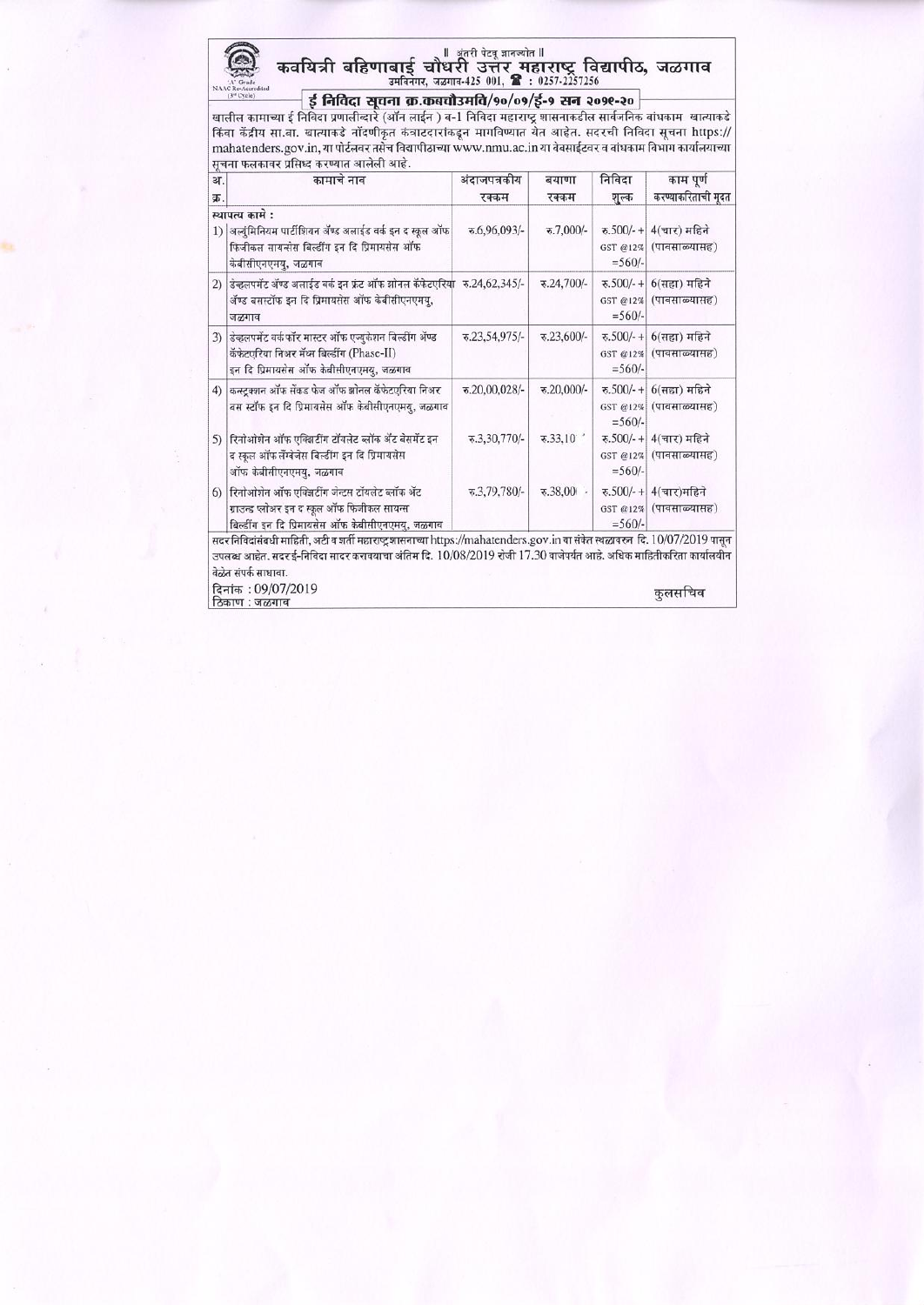## $\parallel$  अंतरी पेटवू ज्ञाज्योत  $\parallel$

#### **KAVAYITRI BAHINABAI CHAUDHARI NORTH MAHARASHTRA UNIVERSITY, JALGAON E-TENDER NOTICE NO.B1/KBCNMU/10/01/E-01 FOR THE YEAR 2019-2020**

Sealed E-tenders in B-1 form for the following work invited by the Registrar, Kavayitri Bahinabai Chaudhari North Maharashtra University, Jalgaon Phone No.0257-2257256 form Registered Contractors in appropriate Class with PW D, Government of Maharashtra. Tender Notice is available on https://mahatenders.gov.in. also on university Web site www.nmu.ac.in and on the notice board at Executive Engineer's Office in KBCNMU, Jalgaon

| Е-<br><b>Tender</b><br>Sr. No.      | Name of work                                                                                                                                                                       | <b>Estimated</b><br>cost put to<br>tender (Rs) | <b>Earnest</b><br><b>Money</b><br>(Rs) | Cost of<br><b>Tender</b><br>Form<br>(Rs)     | <b>Time Limit</b><br>οf<br>completion<br>of work |
|-------------------------------------|------------------------------------------------------------------------------------------------------------------------------------------------------------------------------------|------------------------------------------------|----------------------------------------|----------------------------------------------|--------------------------------------------------|
| 1                                   | $\mathbf{2}$                                                                                                                                                                       | $\overline{\mathbf{3}}$                        | 4                                      | 5                                            | 6                                                |
| <b>CIVIL WORKS</b>                  |                                                                                                                                                                                    |                                                |                                        |                                              |                                                  |
| 01                                  | Aluminums Partitions and<br>Allied Works in the School<br>Physical<br><b>Sciences</b><br>of<br>building in the premises of<br>KBCNMU, Jalgaon                                      | Rs.6,96,093.00                                 | Rs.7,000/-                             | Rs.500+<br><b>GST</b><br>$@12\%=$<br>$560/-$ | 04 (Four)<br>months<br>(including<br>monsoon)    |
| 02                                  | Allied<br>Development<br>and<br>Works infront of<br>Zonal<br>Cafeteria and Bus stop in<br>the premises of KBCNMU,<br>Jalgaon                                                       | Rs.24,62,345.00                                | Rs.24,700/-                            | Rs.500+<br><b>GST</b><br>$@12\%=$<br>$560/-$ | 06 (Six)<br>months<br>(including<br>monsoon)     |
| 03                                  | Development<br>Works<br>for<br>Master<br>Education<br>of<br>Building and Cafeteria near<br>Maths (Phase-II) building in<br>the premises of KBCNMU,<br>Jalgaon                      | Rs.23,54,975.00                                | Rs.23,600/-                            | Rs.500+<br><b>GST</b><br>$@12\%=$<br>$560/-$ | 06 (Six)<br>months<br>(including<br>monsoon)     |
| 04                                  | Construction<br>of<br>Second<br>Zonal Cafeteria<br>Phase of<br>near Bus stop<br>in the<br>premises<br>KBCNMU,<br>οf<br>Jalgaon                                                     | Rs.20,00,028.00                                | Rs.20,000/-                            | Rs.500+<br><b>GST</b><br>$@12\%=$<br>$560/-$ | 06 (Six)<br>months<br>(including<br>monsoon)     |
| $\overline{\overline{\textbf{05}}}$ | Renovation<br>of<br>Existing<br>Toilet Block at Basement of<br>of<br>School<br>Languages<br>building in the premises of<br>KBCNMU, Jalgaon                                         | Rs.3,30,770.00                                 | Rs.33,10/-                             | Rs.500+<br><b>GST</b><br>$@12\%=$<br>$560/-$ | 04 (Four)<br>months<br>(including<br>monsoon)    |
| 06                                  | Renovation<br>Existing<br>of<br>Toilet<br><b>Block</b><br>Gents<br>at<br>Ground Floor in School of<br>Physical Sciences building<br>in<br>the<br>premises<br>of<br>KBCNMU, Jalgaon | Rs.3,79,780.00                                 | Rs.38,00/-                             | Rs.500+<br><b>GST</b><br>$@12%=$<br>560/-    | 04 (Four)<br>months<br>(including<br>monsoon)    |

### **TENDER SCHEDULE**

| No | Sr. North Maharashtra University<br><b>Stage</b> | <b>Vendor Stage</b>                    | <b>Start Date &amp; Time</b>  | <b>Expiry Date &amp;</b><br>Time |
|----|--------------------------------------------------|----------------------------------------|-------------------------------|----------------------------------|
|    | Main Tender Release                              |                                        | 10/07/2019<br>from $11.00$ am | 10/07/2019<br>upto 17.30 pm      |
| 2  |                                                  | Main Tender<br>Document<br>Downloading | 10/07/2019<br>from $17.31$ pm | 10/08/2019<br>upto 17.30 pm      |
| з  |                                                  | Uploading of Tender<br>Document        | 01/08/2019<br>from $11.00$ am | 10/08/2019<br>upto 17.30 pm      |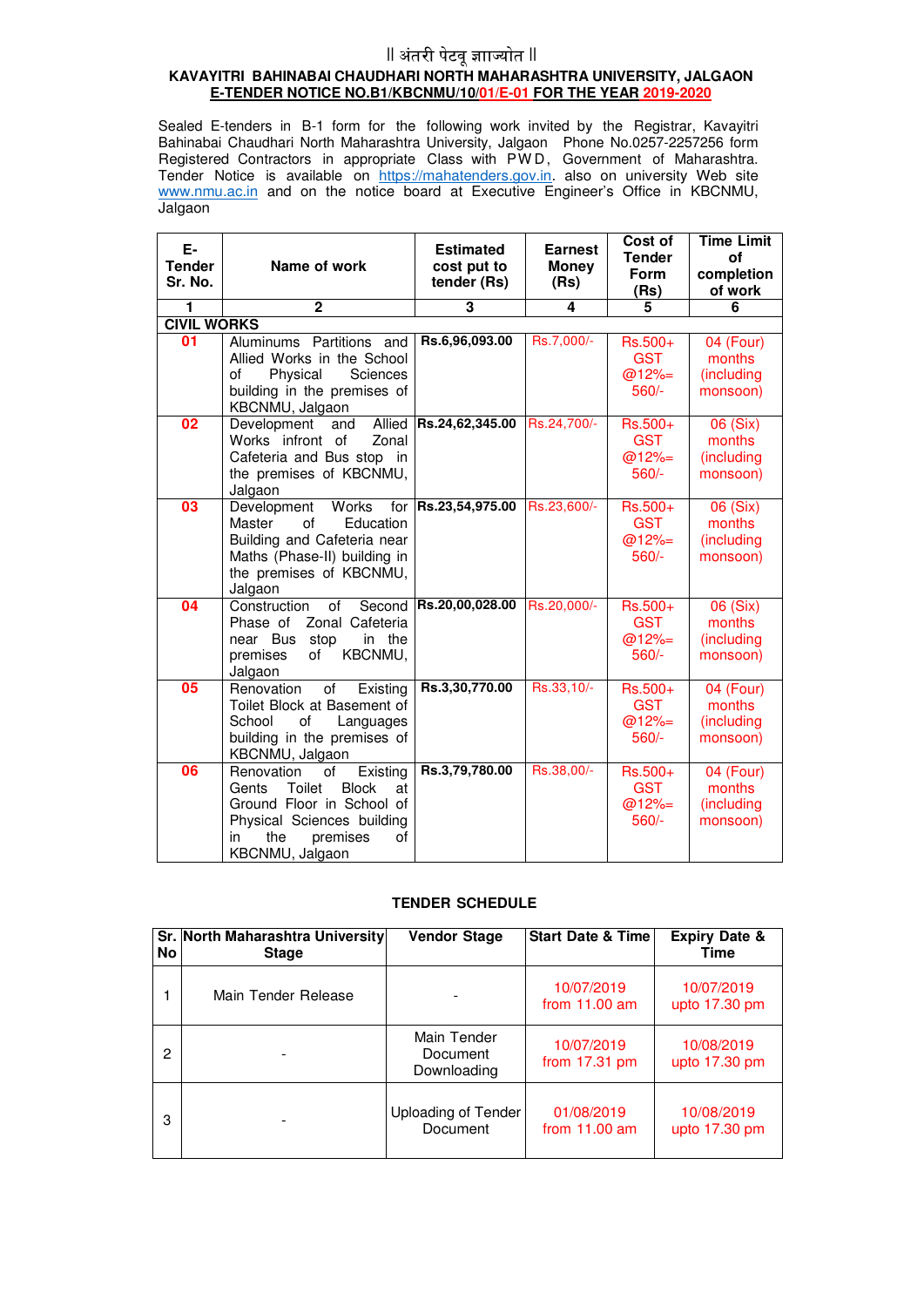| 4 | Envelope 1 Opening<br>(Technical) (Tender<br>opening & Short listing -T1)  | 13/08/2019<br>from $11.00$ am | 14/08/2019<br>upto 17.30pm  |
|---|----------------------------------------------------------------------------|-------------------------------|-----------------------------|
| 5 | Envelope 2 Opening<br>(Commercial) (Tender<br>opening & Short listing -C1) | 24/08/2019<br>from $11.00$ am | 27/08/2019<br>upto 17.30 pm |

#### **Note :**

.

- 1. All eligible/interested tenderer are required to be enrolled on portal https://mahatenders.gov.in before downloading tender documents and participate in e - tendering.
- 2. Tenderer are requested to contact on following telephone number for any doubts / information/difficulty regarding online process.[contact Mr.Sumit Katkar on Cell No.7745827385]
- 3. The amount for Earnest Money Deposit and Tender Cost should be deposited online only.

Tenderer should submit the documents, related to tender, online &

 **Copy of required documents [ submitted in Envelope No. 01 ] as per tender volume should be submitted to the University through e-mail on executiveengineer@nmu.ac.in.** 

**Earnest Money Exemption Certificate is not applicable/consider for the University Works.** 

- 4. Other instructions can be seen in the Tender Form.
- 5. The Electronic tendering system for Kavayitri Bahinabai Chaudhari North Maharashtra University, Jalgaon will be available on separate sub portal with URLhttps://mahatenders.gov.in as part of the Electronic Tendering System of Government of Maharashtra which is available on the website www.mahatender.gov.in
- 6. Pre-tender conference for the above work will be held **on 00/00/0000 at 00.00 hours** in the office of the Kavayitri Bahinabai Chaudhari North Maharashtra University, Jalgaon.
- 7. Right to reject any or all tenders without assigning reason therefore is reserved by the Kavayitri Bahinabai Chaudhari North Maharashtra University, Jalgaon
- 8. Directions received from Government about application of GST will be applicable as and when received.

**Registrar Kavayitri Bahinabai Chaudhari North Maharashtra University, Jalgaon**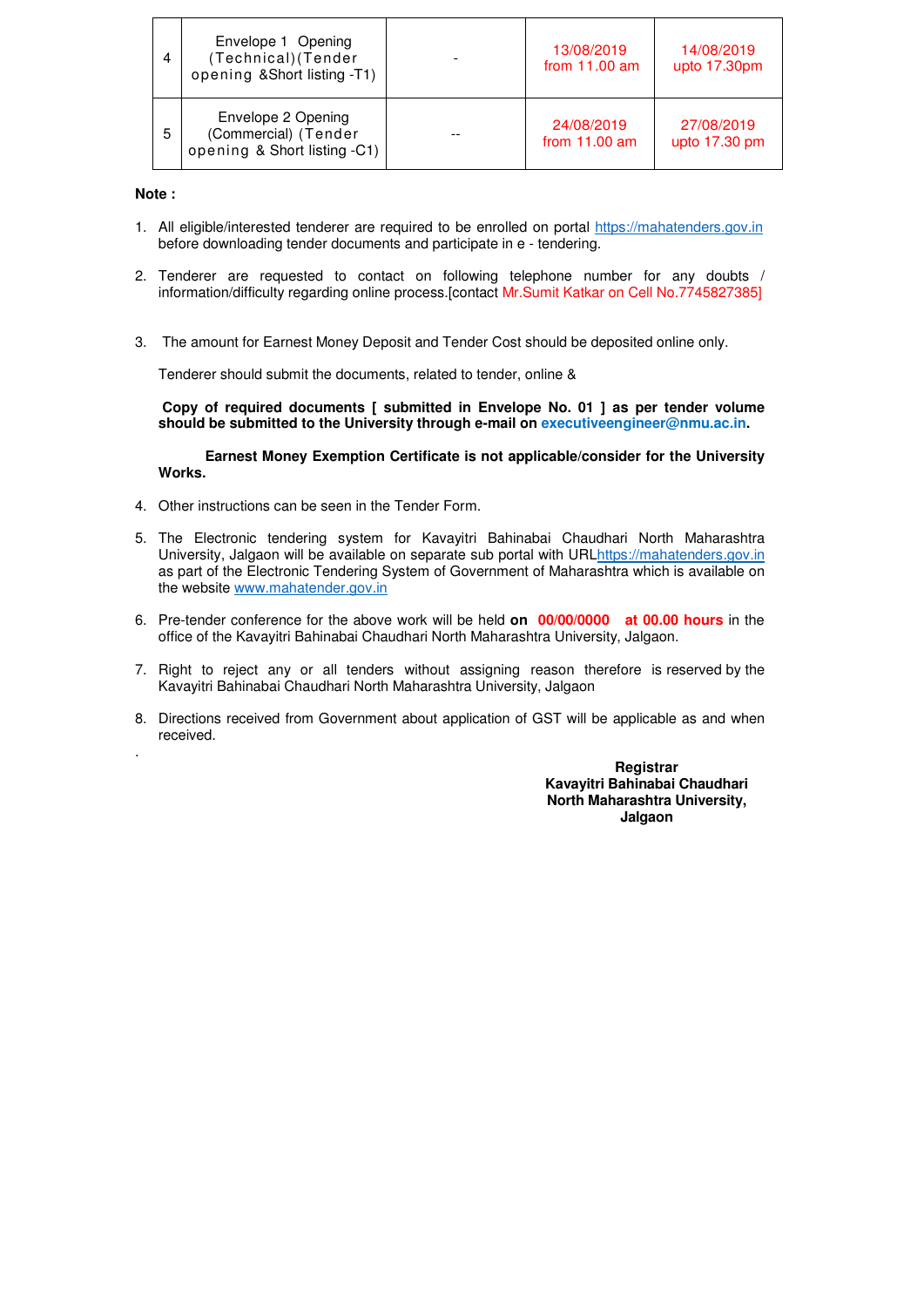#### $||$  अंतरी पेटवू ज्ञानज्योत ॥ कवयित्री बहिणाबाई चौधरी उत्तर महाराष्ट्र विद्यापीठ, जळगाव

#### $\frac{1}{5}$  निविदा सूचना क्र.बी1/कबचौउमवि/10/01/ई-01 सन 2019-2020

कुलसचिव, कवयित्री बहिणाबाई चौधरी उत्तर महाराष्ट्र विद्यापीठ, जळगाव (दुरध्वनी क्र-0257-2257256) हे खालील कामांच्या ई निविदा प्रणालीव्दारे (ऑन लाईन) ब-1 निविदा महाराष्ट्र शासनाकडील सार्वजनिक बांधकाम खात्याकडे नोंदणीकृत कंत्राटदाराकडून निविदा मागवित आहेत. सदरची निविदा सूचना https://mahatenders.gov.in या पोर्टल वर व विद्यापीठाच्या www.nmu.ac.in या संकेतस्थळावर आणि विद्यापीठाच्या बांधकाम विभाग कार्यालयाच्या सूचना फलकावर प्रसिध्द करण्यात आलेली आहे.

| ई- निविदा    | कामाचे नाव                       | कामाची अंदाजित  | इसारा/बयाणा   | ई-निविदा     | काम पूर्ण     |
|--------------|----------------------------------|-----------------|---------------|--------------|---------------|
| प्रणाली क्र. |                                  | किंमत (रुपये)   | रक्कम (रुपये) | संचाची किंमत | करण्याचा      |
|              |                                  |                 |               | (रुपये)      | कालावधी       |
| सिव्हील वर्क |                                  |                 |               |              |               |
| 01           | अल्यमिनियम पार्टीशन<br>ॲण्ड      | Rs.6,96,093.00  | Rs.7,000/-    | $Rs.500+$    | $04$ (चार)    |
|              | अलाईड वर्क फॉर इन द स्कूल        |                 |               | <b>GST</b>   | महिने         |
|              | ऑफ फिजीकल सायसेन्स बिल्डींग      |                 |               | $@12\%=$     | (पावसाळ्यासह) |
|              | प्रिमायसेस<br>ऑफ<br>द<br>डन      |                 |               | $560/-$      |               |
|              | केबीसीएनएमयू, जळगाव              |                 |               |              |               |
| 02           | डेव्हलपमेंट वर्क ॲण्ड अलाईड वर्क | Rs.24,62,345.00 | Rs.24,700/-   | Rs.500+      | $06$ (सहा)    |
|              | इन फ्रंट ऑफ झोनल कॅफेटएरिया      |                 |               | <b>GST</b>   | महिने         |
|              | अॅण्ड बस स्टॉफ इन द प्रिमायसेस   |                 |               | $@12\%=$     | (पावसाळ्यासह) |
|              | ऑफ केबीसीएनएमयू, जळगाव           |                 |               | $560/-$      |               |
| 03           | डेव्हलपमेंट वर्क फॉर मास्टर ऑफ   | Rs.23,54,975.00 | Rs.23,600/-   | $Rs.500+$    | $06$ (सहा)    |
|              | एज्युकेशन<br>बिल्डींग<br>ॲण्ड    |                 |               | <b>GST</b>   | महिने         |
|              | कॅफेटएरिया नियर मॅथ्स (फेज-II)   |                 |               | $@12\%=$     | (पावसाळ्यासह) |
|              | बिल्डींग इन द प्रिमायसेस ऑफ      |                 |               | $560/-$      |               |
|              | केबीसीएनएमयू, जळगाव              |                 |               |              |               |
| 04           | कन्स्ट्रकशन ऑफ सेकड फेज ऑफ       | Rs.20,00,028.00 | Rs.20,000/-   | $Rs.500+$    | $06$ (सहा)    |
|              | झोनल कॅफेटएरिया निअर बस          |                 |               | <b>GST</b>   | महिने         |
|              | स्टॉप इन द प्रिमायसेस ऑफ         |                 |               | $@12\%=$     | (पावसाळ्यासह) |
|              | केबीसीएनएमयू, जळगाव              |                 |               | $560/-$      |               |
| 05           | रिनोव्हेशन ऑफ ऍझींटिंग टॉयलेट    | Rs.3,30,770.00  | Rs.33,10/-    | $Rs.500+$    | $04$ (चार)    |
|              | ब्लॉक ॲट बेसमेंट ऑफ स्कूल        |                 |               | <b>GST</b>   | महिने         |
|              | ऑफ ल्यागेवेज बिल्डींग<br>इन द    |                 |               | $@12\%=$     | (पावसाळ्यासह) |
|              | प्रिमाईसेस ऑफ केबीसीएनएमयू,      |                 |               | $560/-$      |               |
|              | जळगाव                            |                 |               |              |               |
| 06           | ऑफ<br>रिनोव्हेशन<br>ऍक्झिटींग    | Rs.3,79,780.00  | Rs.38,00/-    | Rs.500+      | $04$ (चार)    |
|              | टॉयलेट ब्लॉक ॲट बेसमेंट इन       |                 |               | <b>GST</b>   | महिने         |
|              | स्कूल ऑफ लँग्वेजेस बिल्डींग इन   |                 |               | $@12\%=$     | (पावसाळ्यासह) |
|              | प्रिमायसेस<br>ऑफ<br>ढ            |                 |               | $560/-$      |               |
|              | केबीसीएनएमयू, जळगाव              |                 |               |              |               |

<del>\_</del><br>ई निविदेचे वेळापत्रक

| अ.             | विद्यापीठ स्टेज       | कंत्राटदार स्टेज    | दिनांक व वेळ (पासून) | दिनांक व वेळ (पर्यत) |
|----------------|-----------------------|---------------------|----------------------|----------------------|
| क्र.           |                       |                     |                      |                      |
| 1.             | निविदा प्रकाशित करणे  |                     | 10/07/2019           | 10/07/2019           |
|                |                       |                     | सकाळी 11.00 पासून    | 17.30 पर्यंत         |
| 2.             |                       | निविदा डाऊनलोड करणे | 10/07/2019           | 10/08/2019           |
|                |                       |                     | 17.31 पासून          | 17.30 पर्यंत         |
| 3.             |                       | निविदा अपलोड करणे   | 01/08/2019           | 10/08/2019           |
|                |                       |                     | सकाळी 11.00 पासून    | 17.30 पर्यंत         |
| $\overline{4}$ | तांत्रिक लिफाफा उघडणे |                     | 13/08/2019           | 14/08/2019           |
|                |                       |                     | सकाळी 11.00 पासून    | 17.30 पर्यंत         |
| 5.             | व्यापारी लिफाफा उघडणे |                     | 24/08/2019           | 27/08/2019           |
|                |                       |                     | सकाळी 11.00 पासून    | 17.30 पर्यंत         |

<u>टिप-</u>

<sup>1.</sup> सर्व पात्र /इच्छुक निविदा कारांनी निविदापत्रक डाऊनलोड करण्यासाठी व निविदा प्रक्रियेत भाग घेण्यासाठी ई निविदा प्रणालीच्या https/mahatenders.gov.in या Portal वर enrolled करणे आवश्यक आहे.